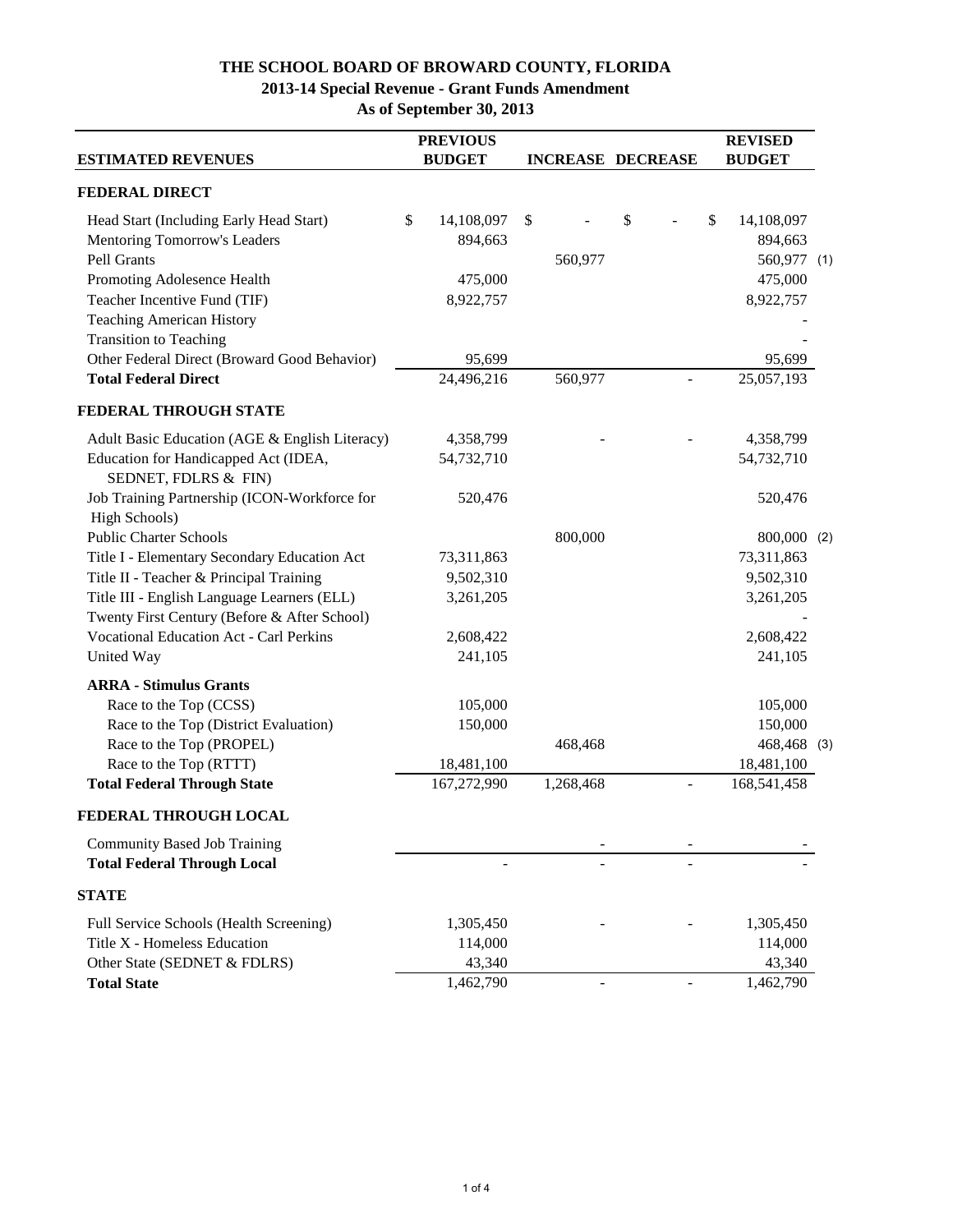### **THE SCHOOL BOARD OF BROWARD COUNTY, FLORIDA**

### **2013-14 Special Revenue - Grant Funds Amendment**

**As of September 30, 2013**

**(Continued)**

|                                                            |               | <b>PREVIOUS</b> |                          |    |        |               | <b>REVISED</b> |  |
|------------------------------------------------------------|---------------|-----------------|--------------------------|----|--------|---------------|----------------|--|
| <b>ESTIMATED REVENUES</b>                                  | <b>BUDGET</b> |                 | <b>INCREASE DECREASE</b> |    |        | <b>BUDGET</b> |                |  |
| <b>LOCAL</b>                                               |               |                 |                          |    |        |               |                |  |
| Dating Matters Initiative                                  |               | 72,295          |                          |    |        |               | 72,295         |  |
| <b>Broward Behavioral Health</b>                           |               | 116,282         |                          |    |        |               | 116,282        |  |
| <b>Family Counseling Program</b>                           |               | 1,043,940       |                          |    |        |               | 1,043,940      |  |
| Investing in Innovation                                    |               | 970,539         |                          |    | 69,481 |               | 901,058 (4)    |  |
| Road to Child Outcomes                                     |               |                 | 827,894                  |    |        |               | 827,894 (5)    |  |
| Ninth Grade Academies Evaluation                           |               | 396,146         |                          |    |        |               | 396,146        |  |
| Other Local (Target, Lowe's, NFL,<br>Motorola, Clorox)     |               |                 | 121,525                  |    |        |               | 121,525        |  |
| <b>Total Local</b>                                         |               | 2,599,202       | 949,419                  |    | 69,481 |               | 3,479,140      |  |
| <b>TOTAL ESTIMATED REVENUES AND</b><br><b>TRANSFERS IN</b> | \$            | 195,831,198     | 2,778,864<br>SS.         | \$ | 69,481 | \$.           | 198,540,581    |  |

| <b>APPROPRIATIONS</b>                                   | <b>ACCOUNT</b><br><b>NUMBERS</b> | <b>PREVIOUS</b><br><b>BUDGET</b> |              | <b>INCREASE DECREASE</b> |               |                |               | <b>REVISED</b><br><b>BUDGET</b> |        |
|---------------------------------------------------------|----------------------------------|----------------------------------|--------------|--------------------------|---------------|----------------|---------------|---------------------------------|--------|
|                                                         |                                  |                                  |              |                          |               |                |               |                                 |        |
| <b>Instructional Services</b>                           | 5000                             | \$<br>137,430,472                | $\mathbb{S}$ | 893,525                  | $\mathcal{S}$ | $\overline{a}$ | <sup>\$</sup> | 138,323,997                     | (2)    |
| <b>Pupil Personnel Services</b>                         | 6100                             | 7,396,842                        |              | 171,277                  |               |                |               | 7,568,119                       | (5)    |
| <b>Instructional Media Services</b>                     | 6200                             | 3,000                            |              |                          |               |                |               | 3,000                           |        |
| Instructional & Curriculum Dev.                         | 6300                             | 22,038,164                       |              | 768,786                  |               |                |               | 22,806,950                      | (3)(5) |
| <b>Instructional Staff Training</b>                     | 6400                             | 16,334,219                       |              | 313,492                  |               | 69,481         |               | 16,578,230                      | (3)(4) |
| <b>Instructional Related Technology</b>                 | 6500                             |                                  |              |                          |               |                |               |                                 |        |
| Board                                                   | 7100                             |                                  |              |                          |               |                |               |                                 |        |
| <b>General Administration</b>                           | 7200                             | 6,877,162                        |              | 42,807                   |               |                |               | 6,919,969                       | (3)(5) |
| School Administration                                   | 7300                             | 1,405,875                        |              |                          |               |                |               | 1,405,875                       |        |
| Facilities Acquisition & Constr.                        | 7400                             |                                  |              |                          |               |                |               |                                 |        |
| <b>Fiscal Services</b>                                  | 7500                             | 53,431                           |              |                          |               |                |               | 53,431                          |        |
| <b>Food Services</b>                                    | 7600                             |                                  |              |                          |               |                |               |                                 |        |
| <b>Central Services</b>                                 | 7700                             | 1,468,332                        |              |                          |               |                |               | 1,468,332                       |        |
| <b>Pupil Transportation Services</b>                    | 7800                             | 1,230,485                        |              | 3,000                    |               |                |               | 1,233,485                       |        |
| <b>Operation of Plant</b>                               | 7900                             | 57,941                           |              | 25,000                   |               |                |               | 82,941                          |        |
| Maintenance of Plant                                    | 8100                             |                                  |              |                          |               |                |               |                                 |        |
| Administrative Technology Serv.                         | 8200                             |                                  |              |                          |               |                |               |                                 |        |
| <b>Community Services</b>                               | 9100                             | 1,535,275                        |              | 560,977                  |               |                |               | $2,096,252$ (1)                 |        |
| <b>Total Appropriations</b>                             |                                  | 195,831,198                      |              | 2,778,864                |               | 69,481         |               | 198,540,581                     |        |
| <b>TOTAL APPROPRIATIONS AND</b><br><b>TRANSFERS OUT</b> |                                  | \$<br>195,831,198                | \$           | 2,778,864                | S             | 69,481         | \$            | 198,540,581                     |        |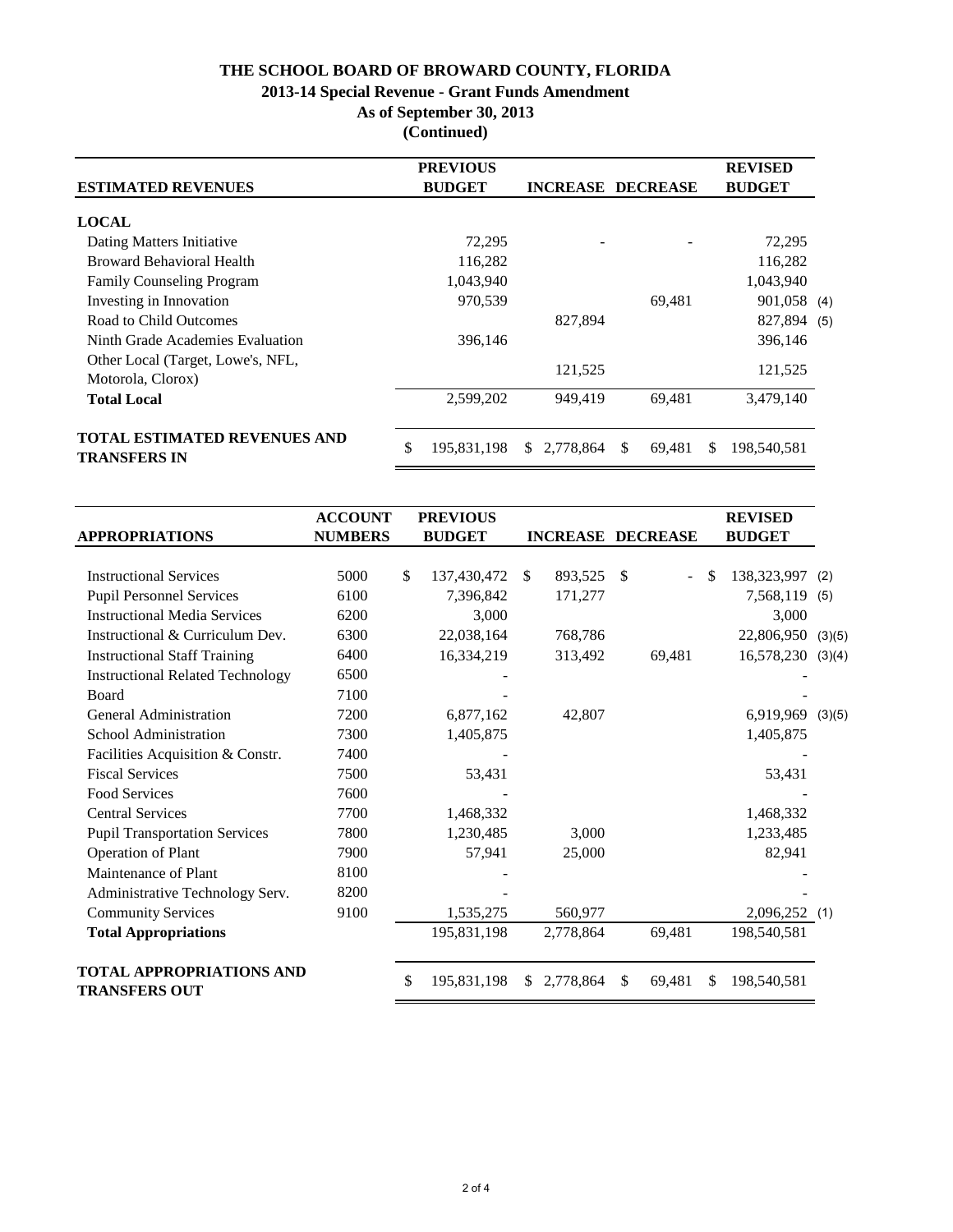# **THE SCHOOL BOARD OF BROWARD COUNTY, FLORIDA 2013-14 Special Revenue - Grant Funds Amendment As of September 30, 2013 Explanation Summary**

| <b>ESTIMATED REVENUES / APPROPRIATIONS</b>                                                                                                                                                                                                                                          |    | <b>INCREASE/</b><br>(DECREASE) |           |  |  |
|-------------------------------------------------------------------------------------------------------------------------------------------------------------------------------------------------------------------------------------------------------------------------------------|----|--------------------------------|-----------|--|--|
| <b>FEDERAL DIRECT</b>                                                                                                                                                                                                                                                               |    |                                |           |  |  |
| (1) Pell Grants<br>Revenue Source:<br>• Pell Grant FY14 awarded funds at Sheridan (\$512,020), Atlantic (\$20,991) and McFatter<br>(\$27,966) Technical Centers. Program currently provides financial assistance to 299<br>students.<br>Appropriations:                             |    |                                | 560,977   |  |  |
| • Community Services (Financial Aid)                                                                                                                                                                                                                                                | \$ | 560,977                        |           |  |  |
| <b>FEDERAL THROUGH STATE</b><br>(2) Public Charter Schools<br>Revenue Source:                                                                                                                                                                                                       |    |                                | 800,000   |  |  |
| • iGeneration Empowerment, University Prep Broward, Greater Ft. Lauderdale, Panacea Prep,<br>FL Virtual School, N.E.W. Generation Prep HS, South Broward Montessori and Metro<br>Broward 3 year charter school awards received from Florida Department of Education.                |    |                                |           |  |  |
| Appropriations:<br>• In FY14, year 1 funds will support planning and implementation at the charter schools.<br><b>Instructional Services</b>                                                                                                                                        | \$ | 800,000                        |           |  |  |
| (3) Race to the Top (PROPEL)<br>Revenue Source:<br>• Race to the Top Principal Rapid Orientation and Preparation in Educational Leadership<br>(PROPEL) 3 year award received from Florida Atlantic University                                                                       |    |                                | 468,468   |  |  |
| Appropriations:<br>• In FY14, year 3 funds will support the development of high potential school level<br>administrators through internships and apprenticeships.<br>Instructional & Curriculum Dev.<br><b>Instructional Staff Training</b>                                         | \$ | 141,685<br>313,492             |           |  |  |
| General Administration                                                                                                                                                                                                                                                              | \$ | 13,291<br>468,468              |           |  |  |
| <b>LOCAL</b>                                                                                                                                                                                                                                                                        |    |                                |           |  |  |
| (4) Investing in Innovation<br>Revenue Source:<br>• Investing in Innovation 4 year award received from New Teacher Center.<br>Appropriations:<br>• In FY14, \$69,481 shifted to the following year to provide additional mentors/coaches in the<br><b>Teacher Induction Program</b> |    |                                | (69, 481) |  |  |
| <b>Instructional Staff Training</b>                                                                                                                                                                                                                                                 | \$ | (69, 481)                      |           |  |  |